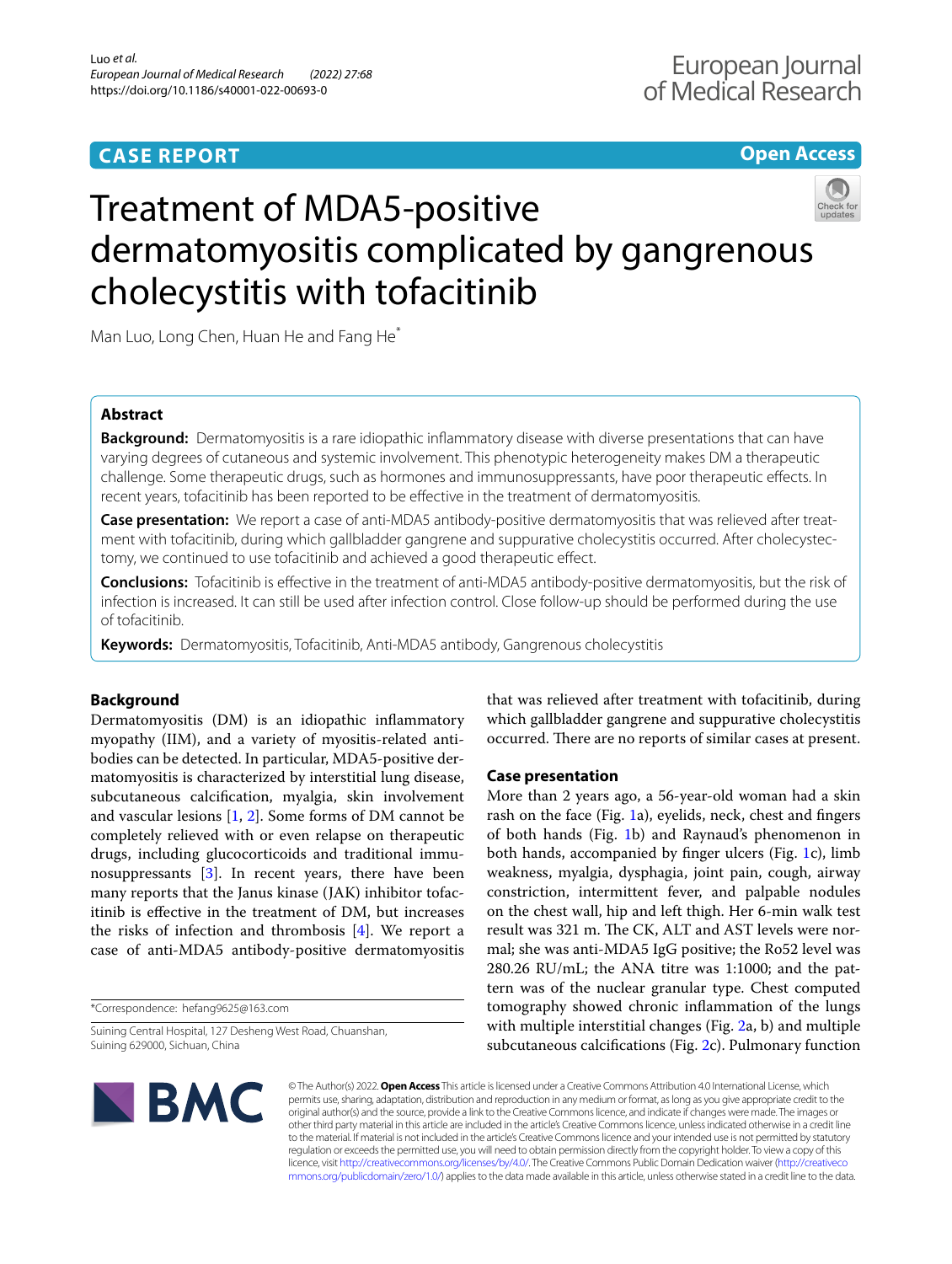

<span id="page-1-0"></span>**Fig.1** Clinical course. Skin lesions on face (**a**), palmar and opisthenar surface of hand with erythema (**b**) and ulcerations (**c**) before and after (**d**, **e**, **f**) treatment with tofacitinib for 6 months



<span id="page-1-1"></span>indicated decreased DLco (22%). Electromyography showed that the time limit and amplitude of light muscle contraction were normal and that the polyphase potential was increased. The diagnosis met the 2017 EULAR/

ACR classifcation standard [\[5](#page-3-4)]. Prednisone acetate combined with matimecophenol ester or cyclosporine and cyclophosphamide produced poor therapeutic efects. The patient had her skin rash, ulcers and dyspnoea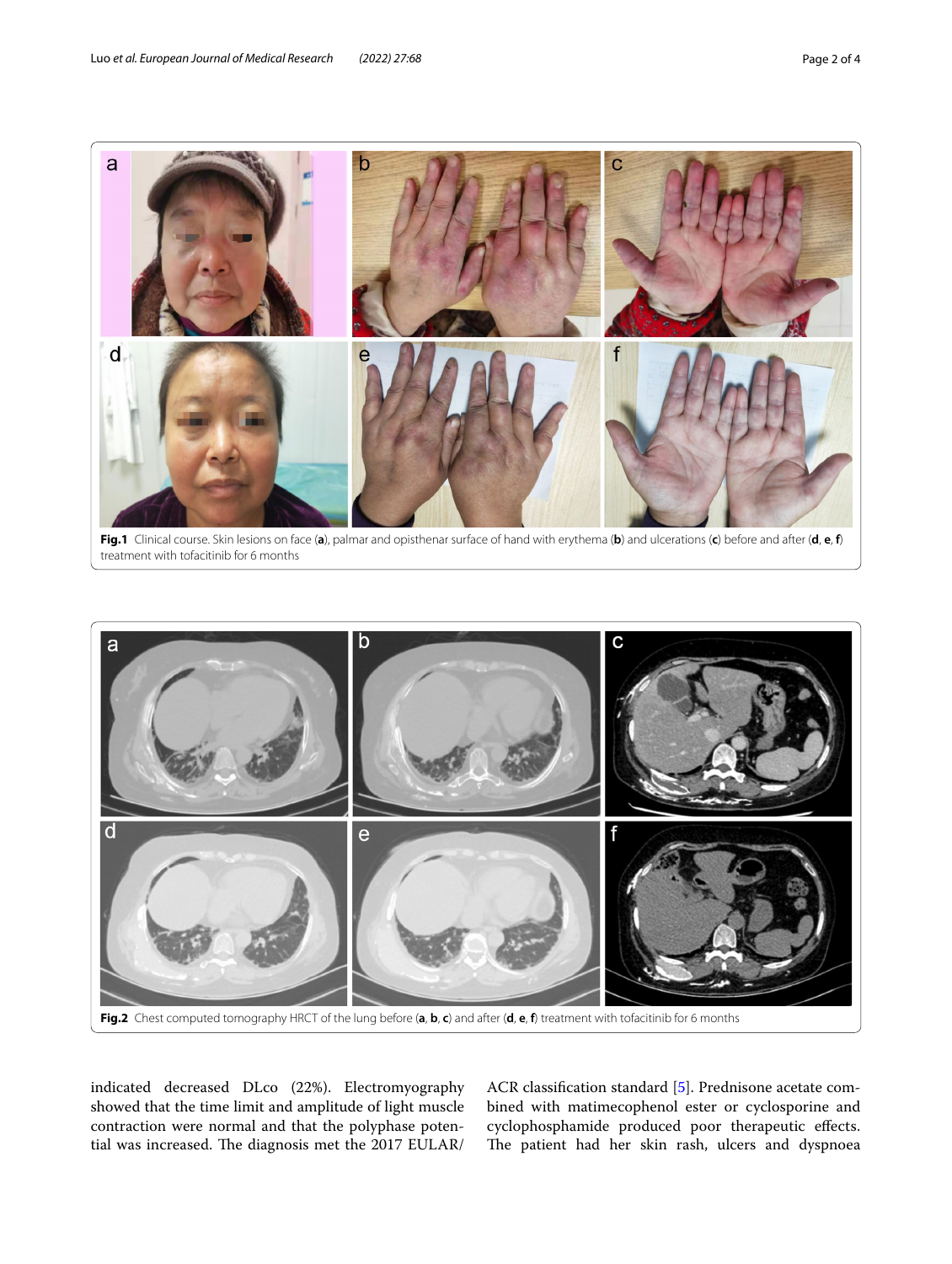relieved after approximately one month of treatment with prednisone (15 mg qd) and tofacitinib (5 mg qd). However, chills and fever with a maximum temperature of 40 °C occurred on February 25, 2021, and the patient had epigastric pain and tenderness, with a positive Murphy test. Abdominal colour Doppler ultrasound indicated cholecystitis. CT of the upper abdomen showed that the gallbladder was slightly enlarged, and the internal density was not uniform; the gallbladder wall was suspected to have uneven thickening and local nodular changes, and the border of the gallbladder was blurred. After treatment with prednisone (15 mg qd) and piperacillin tazobactam for 3 days, the patient still had fever, abdominal pain and a leukocyte count of  $16.6 \times 10^9$ /L. The treatment regimen was adjusted to imipenem/cilastatin to eliminate any infection for 7 days, until the patient had no fever. Cholecystectomy was performed on March 12, 2021, and a frozen section of the bottom of the gallbladder was sent for examination. A few tissues had acute and chronic suppurative infammation with necrosis. Postoperative examination indicated acute gangrenous cholecystitis of the gallbladder. The patient resumed prednisone (15 mg qd) and tofacitinib (5 mg qd) treatment starting on March 30, 2021. Five months later, the rash on both hands (Fig. [1](#page-1-0)e) and the face had subsided (Fig. [1](#page-1-0)d), the ulcers on both hands had completely healed (Fig. [1](#page-1-0)f), and the range of HRCT interstitial changes in the lungs (Fig. [2](#page-1-1)d, e) was signifcantly decreased. Her 6-min walk test result was 506 m, and her DLco (Table [1\)](#page-2-0) improved from severely impaired to mildly impaired. Subcutaneous calcifcation (Fig. [2f](#page-1-1)) was reduced.

#### **Discussion and conclusions**

Dermatomyositis is a rare infammatory disease with characteristic cutaneous fndings and varying levels of systemic involvement. Both immune and nonimmune mechanisms are involved in the pathogenesis of DM. Myositis-specifc antibodies can be detected in the serum, and these can help with prognostication, alerting

the clinician of systemic manifestations that are more likely in the patient. For example, some anti-MDA5 antibody-positive DM patients achieve only poor therapeutic effects with hormones and immunosuppressants [[6\]](#page-3-5). In recent years, tofacitinib has been reported to be efective in the treatment of DM. Tofacitinib is a relatively nonspecifc JAK-i that afects the phosphorylation of diferent target STATs (including STAT1 and STAT3) and inhibits a variety of proinflammatory cytokines. The JAK/STAT signalling pathway is activated by IFNs, leading to the transcription of IFN-γ-stimulated genes (ISGs), including MDA5. Tofacitinib inhibits this pathway, decreasing MDA5 expression and activation. Tofacitinib has a good therapeutic efect on MDA5-positive DM [\[7](#page-3-6)].

We report a case of MDA5-positive dermatomyositis without remission after hormone and traditional immunosuppressive therapy. Therefore, we treated the patient with prednisone and tofacitinib. After 1 month, all of the patient's symptoms were relieved; however, severe cholecystitis and gangrene occurred. Burmester et al. [\[8](#page-3-7)] and Fleischmann et al. [[9](#page-3-8)] reported the risk of upper respiratory tract infection after treatment of dermatomyositis with tofacitinib [\[10](#page-3-9)]. Acute gangrenous cholecystitis occurred in our patient. In addition to infammation, gallbladder circulation disorder is a main cause of gangrenous cholecystitis, leading to bleeding and gallbladder tissue necrosis [\[11\]](#page-3-10). Patients with dermatomyositis can have vasculitis, leading to tissue ischaemia and necrosis. There are few reports of similar cases. There is an increased risk of infection during the treatment of connective tissue diseases with tofacitinib. Tofacitinib was used again 2 weeks after the infected tissue was removed. After 5 months, the patient's condition was controlled, and no infection occurred.

In recent years, there have been many reports on the treatment of autoimmune diseases and infectious diseases with tofacitinib. Lee et al.  $[12]$  reported on systemic lupus erythematosus with cholecystitis as the frst manifestation. Tofacitinib is efective in the treatment

<span id="page-2-0"></span>**Table 1** Changes of pulmonary function before and after treatment with tofacitinib for 6 months

| Variable                  | <b>Before</b> |                | After    |                |
|---------------------------|---------------|----------------|----------|----------------|
|                           | Absolute      | % of predicted | Absolute | % of predicted |
| FVC(L)                    | 1.37          | 49             | 1.21     | 44             |
| TLC(L)                    | 1.09          | 27             | 1.05     | 26             |
| FEV1(L)                   | 1.08          | 51             | 1.05     | 51             |
| FEV1/FVCmix (%)           | 79            | 104            | 87       | 115            |
| Peak flow $(L/s)$         | 3.44          | 64             | 3.31     | 62             |
| DLCOcSB (mmol/min/kPa)    | 4.2           | 22             | 12.9     | 65             |
| TLCOc/VA (mmol/min/kPa/L) | 3.85          | 95             | 12.29    | 309            |